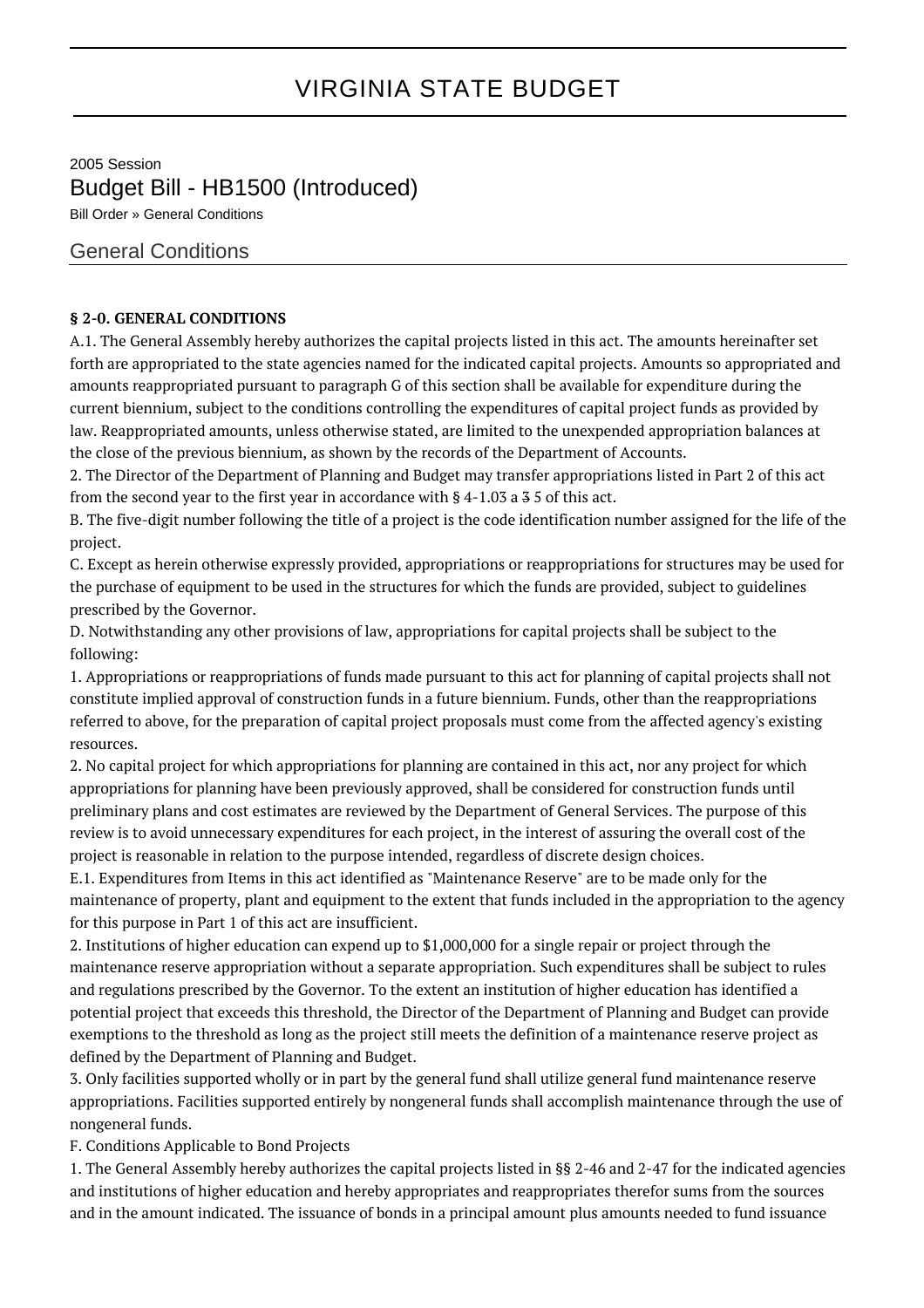costs, reserve funds, and other financing expenses, including capitalized interest for any project listed in §§ 2-46 and 2-47 is hereby authorized.

2. The issuance of bonds for any project listed in § 2-46 is to be separately authorized pursuant to Article X, Section 9 (c), Constitution of Virginia.

3. The issuance of bonds for any project listed in Item C-197 or C-199 shall be authorized pursuant to § [23-19,](http://law.lis.virginia.gov/vacode/23-19/) Code of Virginia.

4. In the event that the cost of any capital project listed in §§ 2-46 and 2-47 shall exceed the amount appropriated therefor, the Director, Department of Planning and Budget, is hereby authorized, upon request of the affected institution, to approve an increase in appropriation authority of not more than ten percent of the amount designated in §§ 2-46 and 2-47 for such project, from any available nongeneral fund revenues, provided that such increase shall not constitute an increase in debt issuance authorization for such capital project. Furthermore, the Director, Department of Planning and Budget, is hereby authorized to approve the expenditure of all interest earnings derived from the investment of bond proceeds in addition to the amount designated in §§ 2-46 and 2-47 for such capital project.

5. The interest on bonds to be issued for these projects may be subject to inclusion in gross income for federal income tax purposes.

6. Inclusion of a project in this act does not imply a commitment of state funds for temporary construction financing. In the absence of such commitment, the institution may be responsible for securing short-term financing and covering the costs from other sources of funds.

7. In the event that the Treasury Board determines not to finance all or any portion of any project listed in Item C-197 of § 2-46 of this act with the issuance of bonds pursuant to Article X, Section 9 (c), Constitution of Virginia, and notwithstanding any provision of law to the contrary, this act shall constitute the approval of the General Assembly to finance all or such portion of any project listed in Item C-199 under the authorization of § 2-47 of this act.

8. The General Assembly further declares and directs that, notwithstanding any other provision of law to the contrary, 50 percent of the proceeds from the sale of surplus real property pursuant to  $\S 2.2$ -1147 et seq., Code of Virginia, which pertain to the general fund, and which were under the control of an institution of higher education prior to the sale, shall be deposited in a special fund set up on the books of the Comptroller, which shall be known as the Higher Education Capital Projects Fund. Such sums shall be held in reserve, and may be used, upon appropriation, to pay debt service on bonds for the 21st Century College Program as authorized in Item C-7.10 of Chapter 924 of the Acts of Assembly of 1997.

G. There is hereby reappropriated:

1. The appropriations unexpended at the close of the previous biennium in the appropriations and reappropriations in Items C-149 through C-151 made by Chapter 1042, Acts of Assembly of 2003, and

2. The appropriations unexpended at the close of the previous biennium of any amount transferred from Items C-149 through C-151 to any capital project established by authority of the Governor which conforms to the conditions in paragraph H below.

H. Upon certification by the Director, Department of Planning and Budget, there is hereby reappropriated the appropriations unexpended at the close of the previous biennium for all authorized capital projects which meet any of the following conditions:

- 1. Construction is in progress.
- 2. Equipment purchases have been authorized by the Governor but not received.
- 3. Plans and specifications have been authorized by the Governor but not completed.
- 4. Obligations were outstanding at the end of the previous biennium.

I. On or before June 30, 2005, the State Comptroller shall revert the following appropriation amount from the agency, fund code, and project code listed:

| Agency | Project | Fund | Amount      |
|--------|---------|------|-------------|
| Code   | Code    | Code | MsoNormal   |
| 247    | 16665   | 0302 | \$4,000,000 |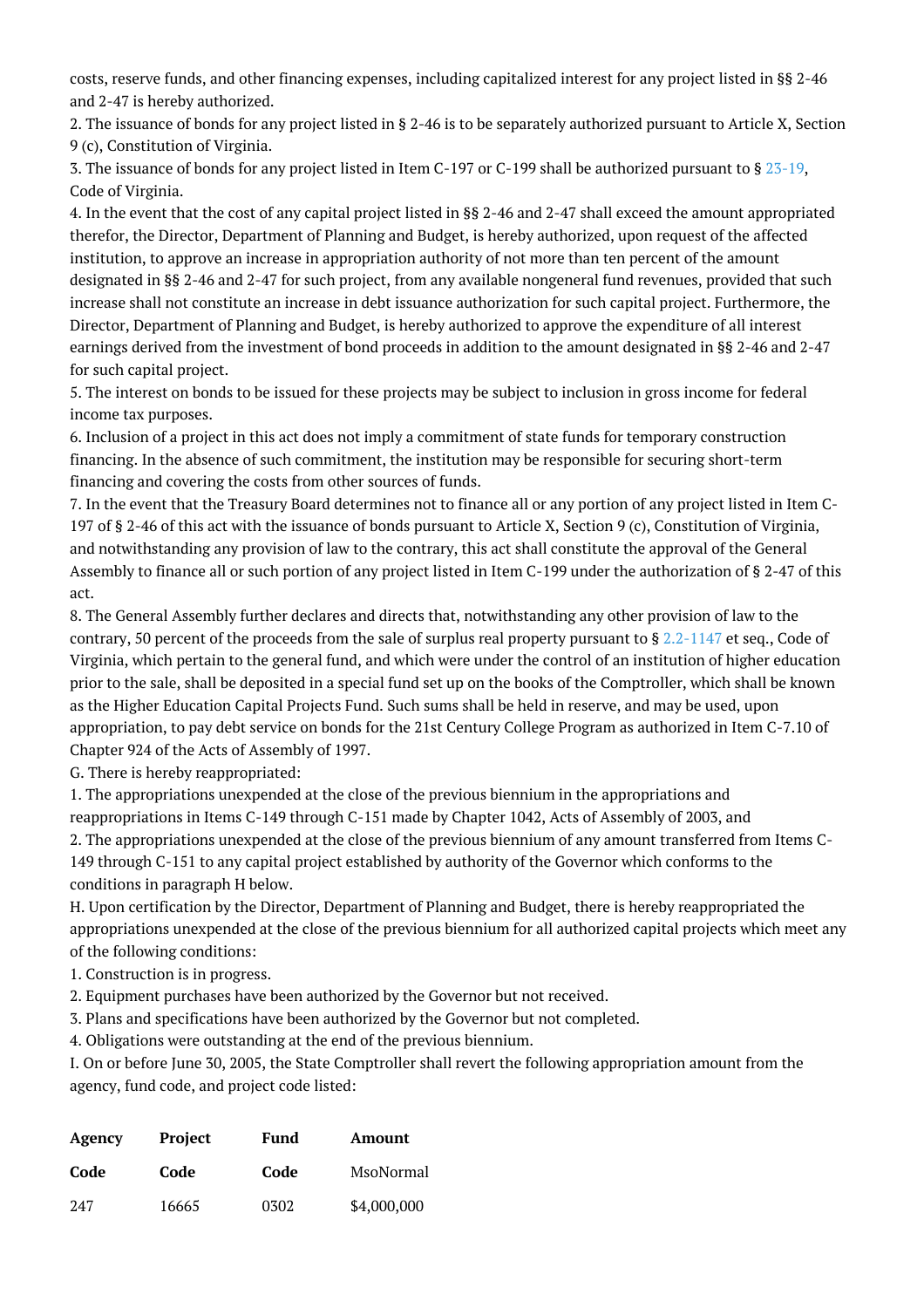## **TOTAL** MsoNormal MsoNormal **\$4,000,000**

J. The Department of Planning and Budget is hereby authorized to administratively appropriate any nongeneral fund component of any capital project authorized in Chapters 859/827 (2002), Chapters 884/854 (2002), or Chapters 887/855 (2002) .

K. For the 2004-2006 biennium, funding of Capital Projects shall be as included in this act rather than as specified in § [2.2-1509.1.](http://law.lis.virginia.gov/vacode/2.2-1509.1/)

L. Conditions Applicable to Alternative Financing

1. Any agency or institution of the Commonwealth that would construct, purchase, lease, or exchange a capital asset by means of an alternative financing mechanism, such as the Public Private Education Infrastructure Act, or similar statutory authority, shall provide a report to the Governor and the Chairmen of the Senate Finance and House Appropriations Committees no less than 30 days prior to entering into such alternative financing agreement. This report shall provide:

a. a description of the purpose to be achieved by the proposal;

b. a description of the financing options available, including the alternative financing, which will delineate the revenue streams or client populations pledged or encumbered by the alternative financing;

c. an analysis of the alternatives clearly setting out the advantages and disadvantages of each for the Commonwealth;

d. an analysis of the alternatives clearly setting out the advantages and disadvantages of each for the clients of the agency or institution; and

e. a recommendation and planned course of action based on this analysis.

M. Conditions Applicable to Alternative Financing

1. The following authorizations to construct, purchase, lease or exchange a capital asset by means of an alternative financing mechanism, such as the Public Private Education Infrastructure Act, or similar statutory authority, are continued until revoked:

| ormal         | MsoN MsoNormal                | MsoNormal    | <del>Appropriations</del> |
|---------------|-------------------------------|--------------|---------------------------|
| MsoN<br>ormal |                               |              | Appropriation             |
| ormal         | MsoN Agency                   | Item         | Act                       |
| a.            | James Madison University      | Item C-24.30 | Chapter 1042              |
| b.            | Longwood University           | Item C-25.05 | Chapter 1042              |
| c.            | Norfolk State University      | Item C-28.30 | Chapter 1042              |
| d.            | Norfolk State University      | Item C-28.35 | Chapter 1042              |
| e.            | Old Dominion University       | Item C-30.10 | Chapter 1042              |
| f.            | Science Museum of Virginia    | Item C-96.10 | Chapter 1042              |
| g.            | Department of Social Services | Item C-102   | Chapter 1042              |

N. Conditions Applicable to Alternative Financing

1. The following individuals, and members of their immediate family, may not engage in an alternative financing arrangement with any agency or institution of the Commonwealth, where the potential for financial gain, or other factors may cause a conflict of interest:

a. A member of the agency or institution's governing body;

b. Any elected or appointed official of the Commonwealth or its agencies and institutions who has, or reasonably can be assumed to have, a direct influence on the approval of the alternative financing arrangement; or